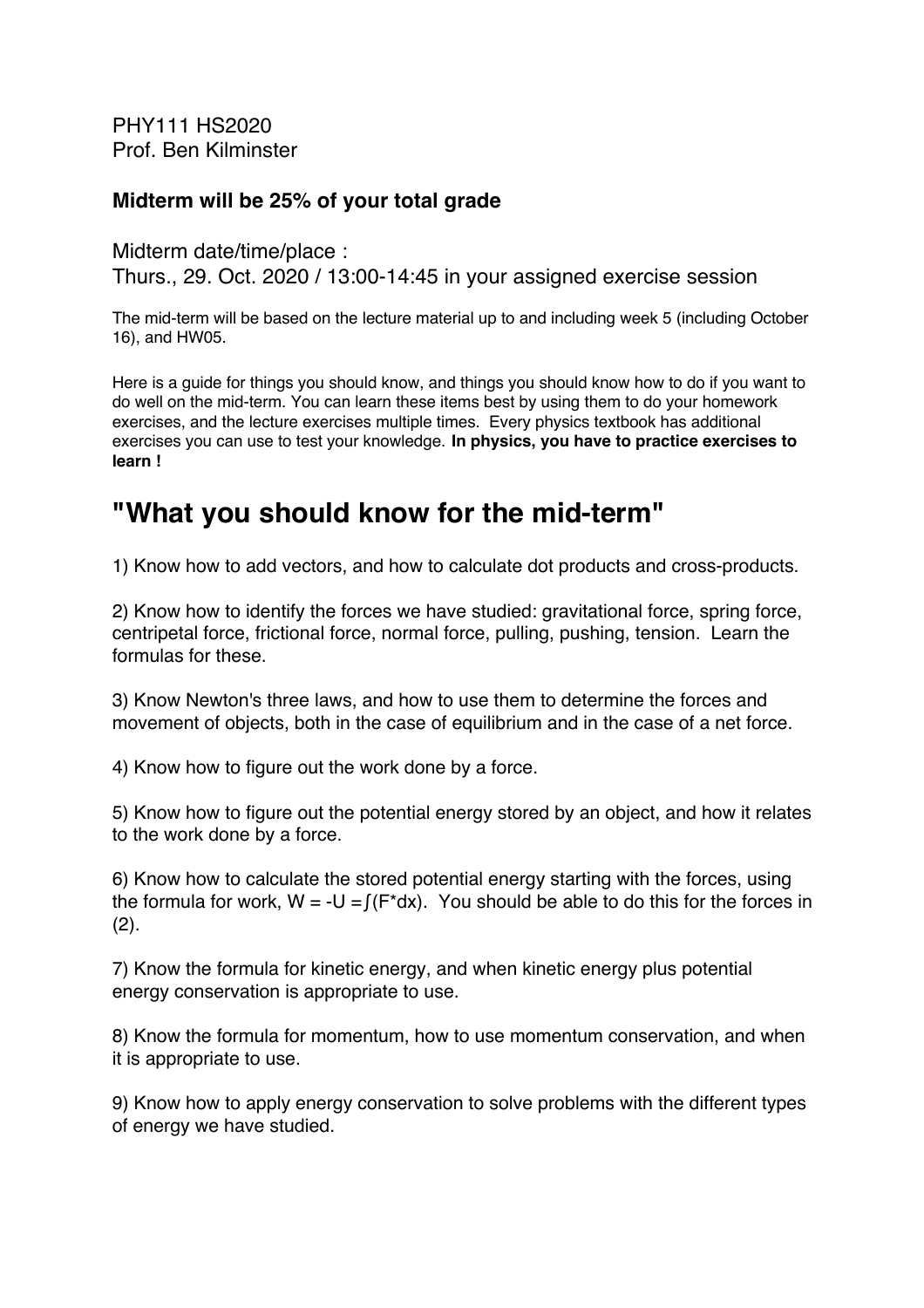10) Know how to determine whether a force is conservative or not.

11) Be familiar with the formulas for constant acceleration. For instance, if we give you the formula,  $v = v0 + at$ , you should be able to integrate this to get  $x = x0 + v0<sup>*</sup>t$  $+$  1/2at^2. (If needed, we will provide other formulas like v^2 = v0^2 + 2a $\Delta x$  since they take a few minutes to derive.)

12) Know the formulas for angular velocity, angular acceleration, and angle:  $\omega = v/r$ ,  $\alpha = a/r$ ,  $\theta = s/r$ .

13) Be familiar with the formulas for constant angular acceleration. For instance, if we give you ω = ω<sub>0</sub> + α t, you should be able to integrate to get  $\theta = \theta_0 + \omega_0 t + \frac{1}{2} \alpha t^2$ .

14) Know how to calculate position, velocity, and acceleration for 2-D motion with either gravitational acceleration or centripetal acceleration.

15) Know how to use X,Y,Z coordinates, as well as r, theta, phi coordinates.

16) Know the formulas for how force, momentum, and impulse relate.

17) Know how to calculate the center of mass of a system.

18) Know how to calculate the moment of inertia of a rotating object. You should be able to do this for simple objects like rods, disks, cylinders or spheres. You should also know how to apply the parallel axis theorem (Steiner's theorem) to calculate the moment of inertia through a different axis of rotation.

19) Know the formula for torque in terms of force and radius, as well as Newton's law for rotation, that relates the sum of torques to moment of inertia and angular acceleration.

20) Know how to calculate the angular momentum of a rotating object.

21) Know when and how to apply angular momentum conservation.

22) Know how torque and angular momentum are related.

23) Understand how to use the right-hand rule for torque, and angular momentum, as well as changes in angular momentum resulting from torque.

24) Be able to study a problem and determine which direction these vectors point : **θ, ω,** , L, τ. 

25) Know how to determine the kinetic energy of rotation, and the work and power done to rotate an object.

26) Know the rolling condition, and how an object can have both rotational kinetic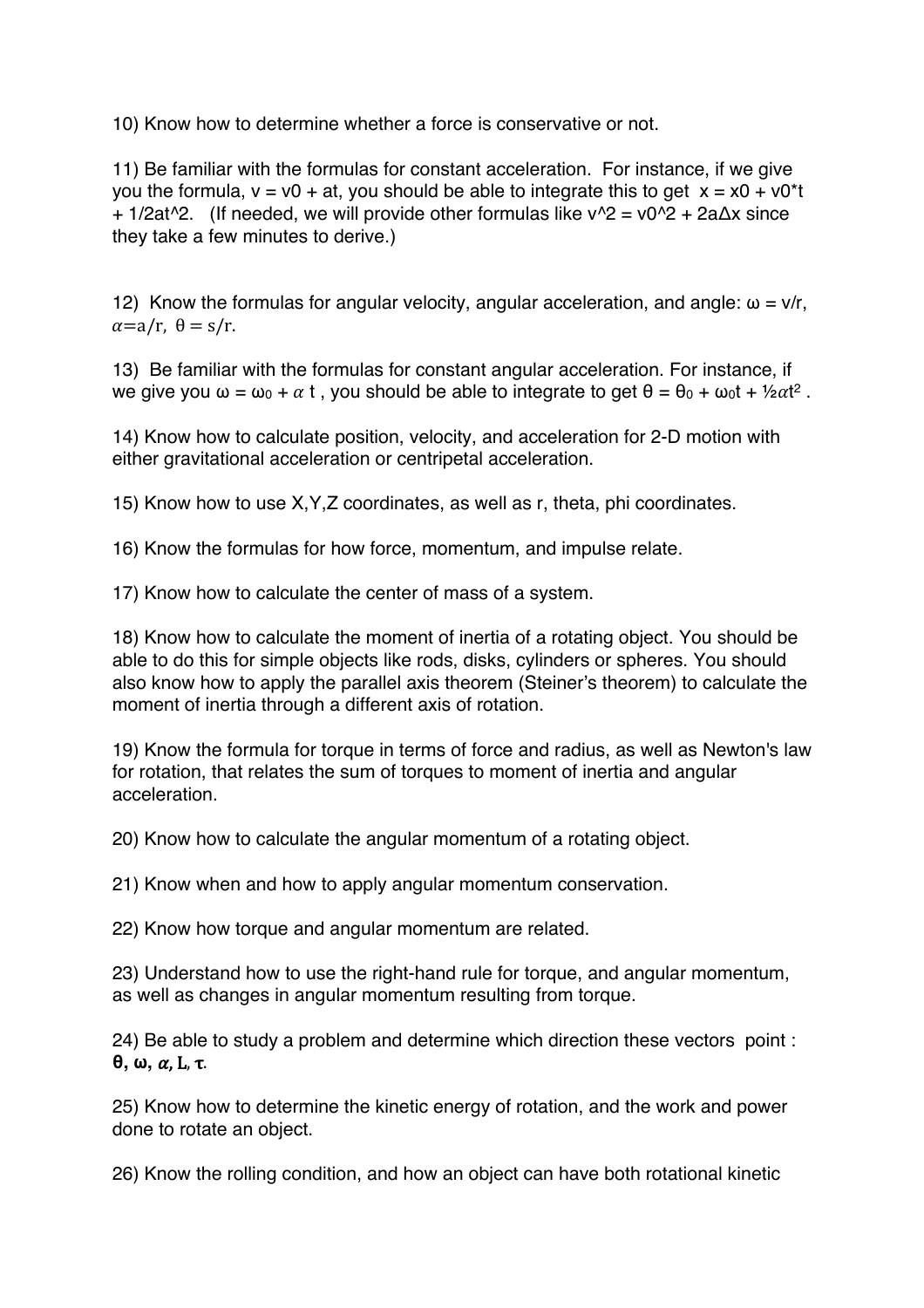energy and linear kinetic energy. Know how the angular velocity and the linear velocity are related for a rolling object.

27) Know what precession is, and how to calculate it from a system with changing angular momentum due to a torque.

28) Know your units for all variable. Know how to convert units.